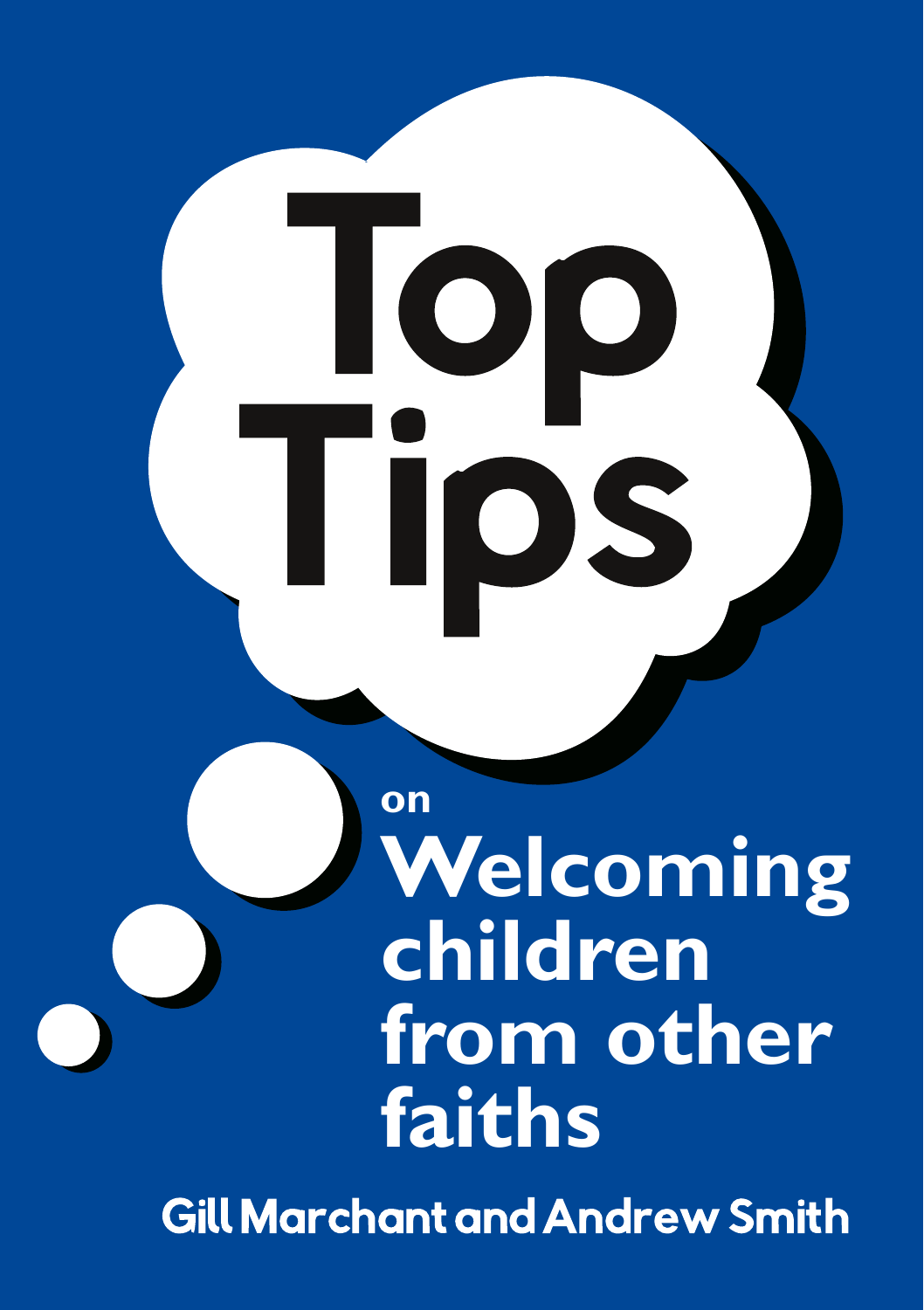© Diocese of Birmingham 2020

First published by Scripture Union 2007

All rights reserved. No part of this publication may be reproduced, stored in a retrieval system, or transmitted in any form or by any means, electronic, mechanical, photocopying, recording or otherwise, without the prior permission of the Diocese of Birmingham.

Scripture quotations are taken from the HOLY BIBLE, NEW INTERNATIONAL VERSION, (NIV), © 1973, 1978, 1984 by International Bible Society. Used by permission of Hodder & Stoughton, a division of Hodder Headline Ltd.All rights reserved.

The right of Gill Marchant and Andrew Smith to be identified as authors of this work has been asserted by them in accordance with the Copyright, Designs and Patents Act 1988.

Design and layout:Alex Taylor, Creative Daydream (www.creativedaydream.co.uk)

Sarah Mayers was the commissioning editor who created and developed the Top Tip series of booklets.The vision behind the series was driven by her passion to reach children and young people with the good news of Jesus. She wanted to equip children's and youth workers to be as effective as possible.

This was the last book that she edited before her death in December 2006.We are grateful to God for her life and ministry, aware that the impact of the books she wrote and edited will be felt for many years to come.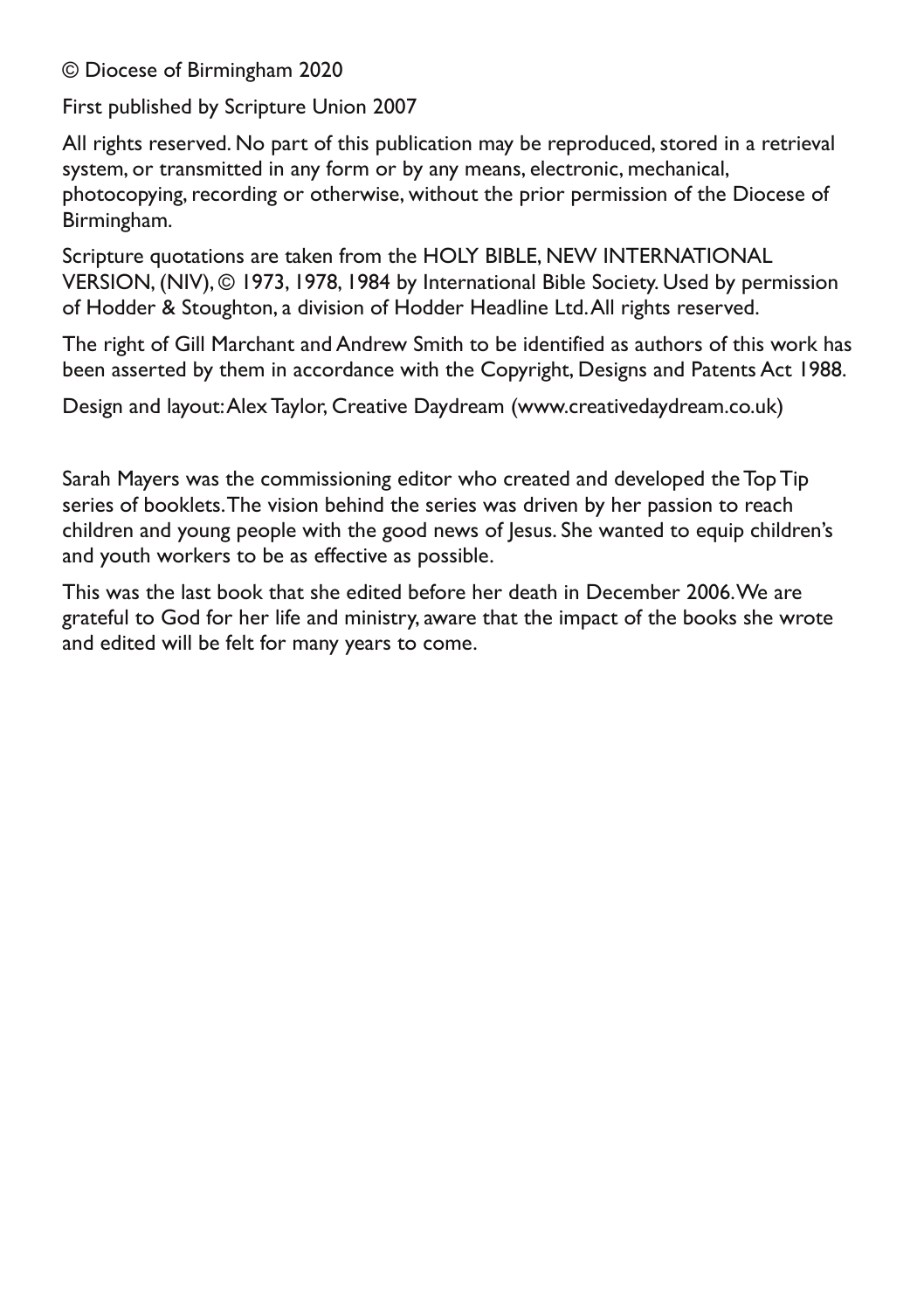# **Introduction**

How can churches work effectively with children of different faiths? Is it appropriate to invite them to church-based activities? Should we ever expect them to embrace the Christian faith, and what would that mean for their family? How can we show God's love and care for all children regardless of their background?

These are complex and significant questions and over the years Christians have arrived at different conclusions. People may be looking for different answers and may hold varying attitudes towards the authority of scripture.Take this for example.When thinking about whether people of other faiths will be in heaven there are three traditional standpoints:

• Exclusivism affirms the uniqueness of Christ and asserts that it is only by explicit faith in him that anyone can be saved.

• Inclusivism affirms the uniqueness of Christ but includes the possibility that the death of Christ has been the means of salvation for those who do not specifically believe in him.

• Pluralism affirms God's love for all his creation and sees different religions as different (and equally valid) ways of responding to that love.

These questions are important, and there is a glossary of recommended books so you can find out more, for there is a limit to what we can cover in a book this size. However, we need to avoid getting side-

## <u>Think about</u>

What questions have motivated your interest in ministry with children of other faiths?Write down the assumptions or beliefs you hold as you start to read this book.

tracked into seeing the children we meet as scalps to win or as abstract theological problems rather than individuals within a family. It is also worth noting that it is in only a few places that the Bible directly addresses questions relating to other faiths. However, there is teaching about how God's people down through the ages have (or should have) lived among people of other faiths and continued to stand out as God's people.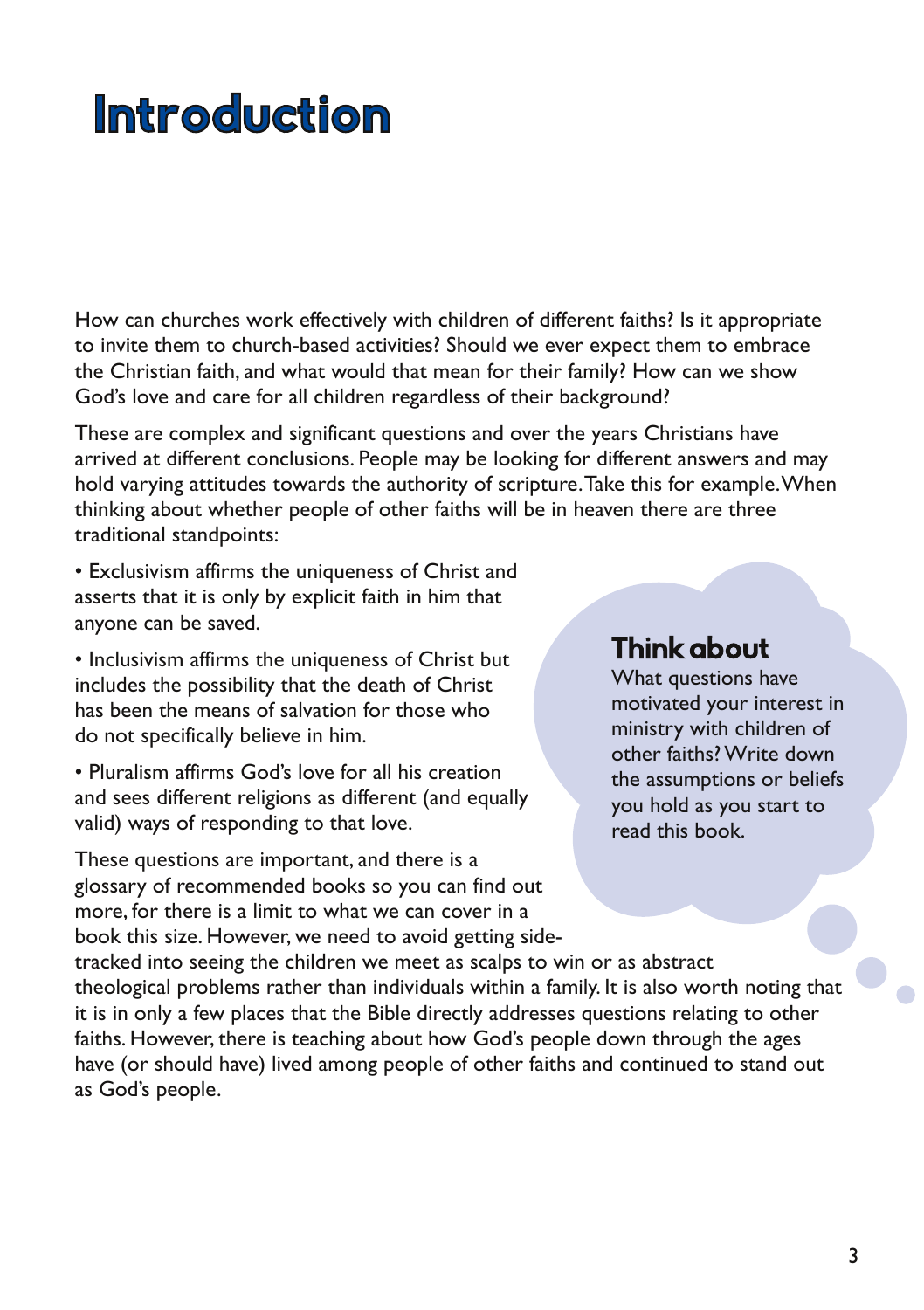# **Some Biblical reflections** on living among people of other faiths

In John 14:6, Jesus states that he is the way, the truth and the life and that no one can come to the Father except through him.This verse proclaims truth about lesus and his uniqueness. These are profound truths that are fundamental to the Christian faith. But let's ask some more searching questions: who was lesus talking to and how were they feeling at the time?What was the rest of the conversation about?What was Jesus trying to tell his friends?

### <u>Think about</u>

Read the following Bible passages asking how much they focus on belief or behaviour. Leviticus 19:9–10,33–34; Deuteronomy 10:18,19; 24:19; Joshua 24:14–24.

Jesus' disciples were feeling uncertain and frightened about the future.They weren't engaging in a philosophical discussion about who would or would not come to God. Put in its wider context, John 14:6 doesn't tell us how we should treat people of other faiths or how we might enable them to come to faith in Jesus.

### Think about

Using an online Bible to look up the words 'alien' and 'foreigner', skim through the Bible looking to see what pattern emerges. In the Bible aliens and foreigners were those from different backgrounds and religions many of whom were living amongst God's people. Whilst the terms aliens and foreigners are unhelpful today as we relate to children of different faiths who are probably British citizens, it is reasonable to conclude that when the Bible uses these terms it is talking about people of different faiths and cultures, consequently the lessons described there are pertinent to our context.

For most of the centuries covered by the Bible, God's people lived in what we would now call multi-faith or multicultural societies – living in Egypt or exiled into Babylon, or during the period covered in the New Testament, where society was a mixture of Jew and Gentile, pagan,Arian, Greek. It was only when they lived in the desert or were establishing the kingdoms of Israel and Judah that they were a more monochrome society. But even then, people of other faiths were always in the background of the stories we read. There is nothing new about our multicultural situation.We are living in a society that closely resembles that of much of Bible times, and particularly that of the New Testament.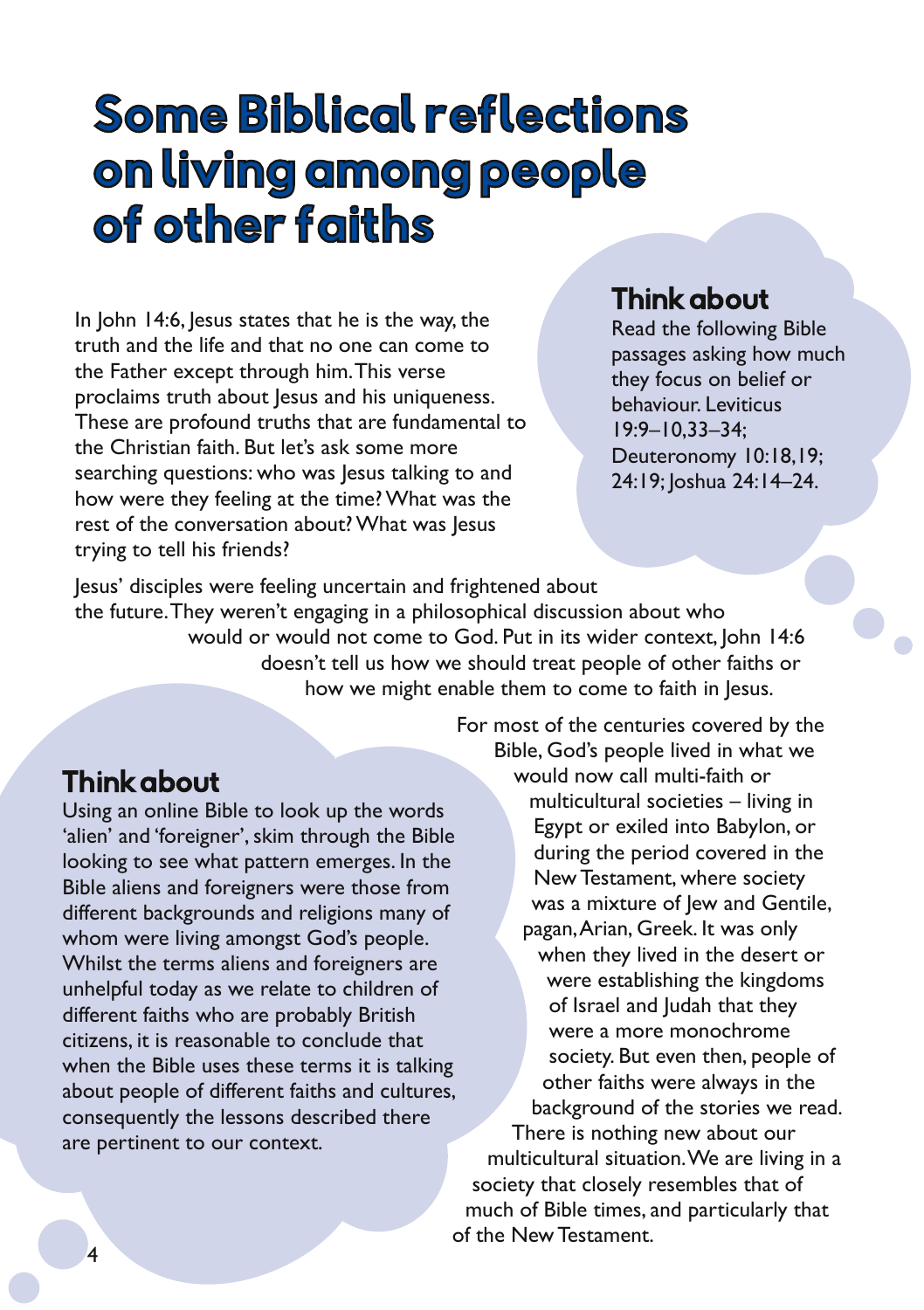You may have discovered by skimming through the Bible that there is far more discussion about how to treat foreigners than about what they believe. Of course, the people of Israel were told again and again not to get involved with idol worship or to worship anything or anyone other than God (Exodus 20:22–23; Joshua 24:14–24).To preserve the purity of their worship, God even ordered them to kill anyone who suggested worshipping other gods (Deuteronomy 13:10).These are difficult passages and need to be seen in their cultural context.Yet when the people of Israel found those of other faiths living nearby, God wanted to equip them for good relationships.

## **Bible principles on relating to those of other faiths**

These Biblical principles are important for relating to children from different religious backgrounds today.

#### **Treat them with fairness and make sure they receive justice (Leviticus 19:9–10,33–34; Zechariah 7:8–10)**

When children of other faiths come to an event or club we are running, do we treat them fairly? Lots of people say,'I treat them all the same', which often means we treat them all as white children. We don't ask the white children to act as Asian, but we might, unthinkingly perhaps ask the Asians to act white. (If you are unsure about this issue, look for some training on diversity or unconscious bias,The Church of England Birmingham offers support and advice on this). For example, we are very unlikely to ask non-Muslims to wear headscarves but we might ask Muslim children to play a game that involves physical contact between boys and girls which may make many Muslims feel uncomfortable.

## <u>Think about</u>

Look at how people of other faiths are talked about in the media, or by people in your church.Are God's commands being obeyed? Think about the provision your church makes for children of other faiths compared with provision for children who are Christians or of no particular faith. Does this challenge you or your church?

#### **Love them (Deuteronomy 10:18,19; Mark 12:31)**

Easy to say but not so easy to do! These Bible verses may challenge prejudices.We may not be overtly racist, but we may make stereotypical assumptions about the Sikh lads we see driving round or Muslim women who are completely veiled. Do we love the asylum seekers who have moved into our area? How patient are we with someone serving us in the shop who can hardly speak English? If we love someone then we are pleased to see them and spend time with them. Do we love people of other faiths living near us? How might we show this love to them?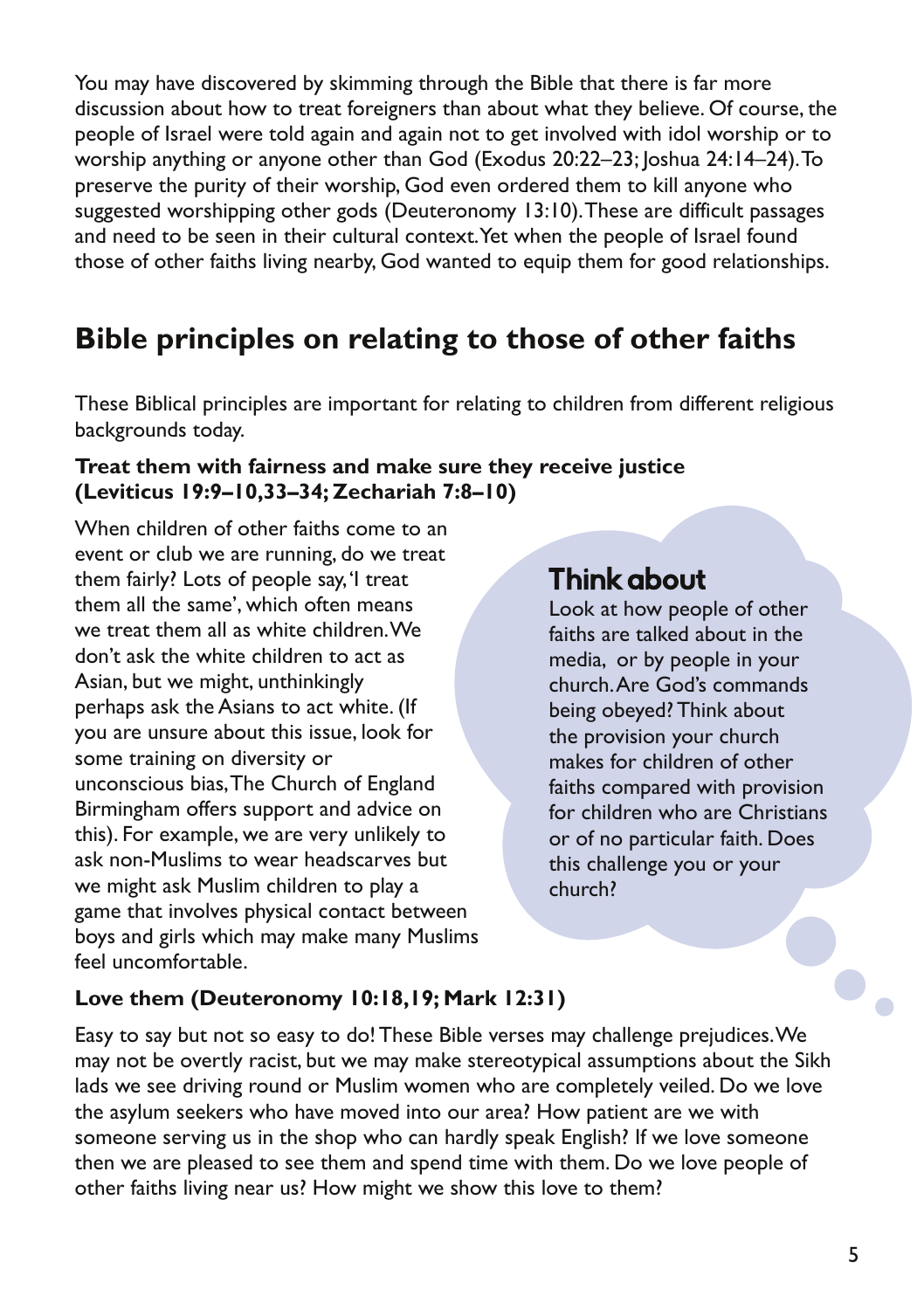I once visited a very 'white' city with a group of Pakistani Muslims.As a white Christian, I experienced the negative reaction to our group – parents who moved their children away from us, people who laughed and pointed.To stand with those young people was a lesson for me in experiencing unfairness.

#### **Serve them unconditionally (Matthew 25:31–46)**

We don't know what happened to the people who are served in this story and we do not know whether they were or were not believers in Christ, but the emphasis is on whether people did or did not serve others in a Christlike way. Putting this parable in the context of the rest of the Gospel we have to

conclude that just serving is not the way of salvation. But what this parable emphasises is that God wants his people to serve others regardless of whether the people being served make any sort of commitment to Jesus as a result – a reflection of lesus' servant ministry. Jesus washed the disciples' feet, an act of total humility, and then commanded his disciples to follow his example of servanthood (John 13:1–17). His serving was not a means to an end, but an end in itself.

Jesus constantly served others without demanding a response, although, of course, there were occasions when he did challenge people to follow him. The results in the encounters above

## <u>Think about</u>

Look at these miracles and meetings: Luke 5:17–26; Luke 7:1–10,11–17; Luke 17:11-19; John 4:1-42. Then consider these questions.

- Whom did lesus serve?
- What did they ask of lesus?
- •What did he do for them?
- How did the person who was served respond?
- How did the people who witnessed the miracle respond?

were dramatic. People's immediate needs were met (they were healed) and some went on to follow Jesus or to praise God, although we're not told whether they realised who Jesus was.The serving also had a wider impact on the people who witnessed what Jesus had done. Notice that his unconditional serving was extended to both Jews and non-Jews.

Working with children of other faiths is different to other children's work. Parents may be happy for their children to hear Bible stories and receive good, moral and God-centred teaching from Christians. But they may be strongly opposed to their children leaving their faith to become a Christian.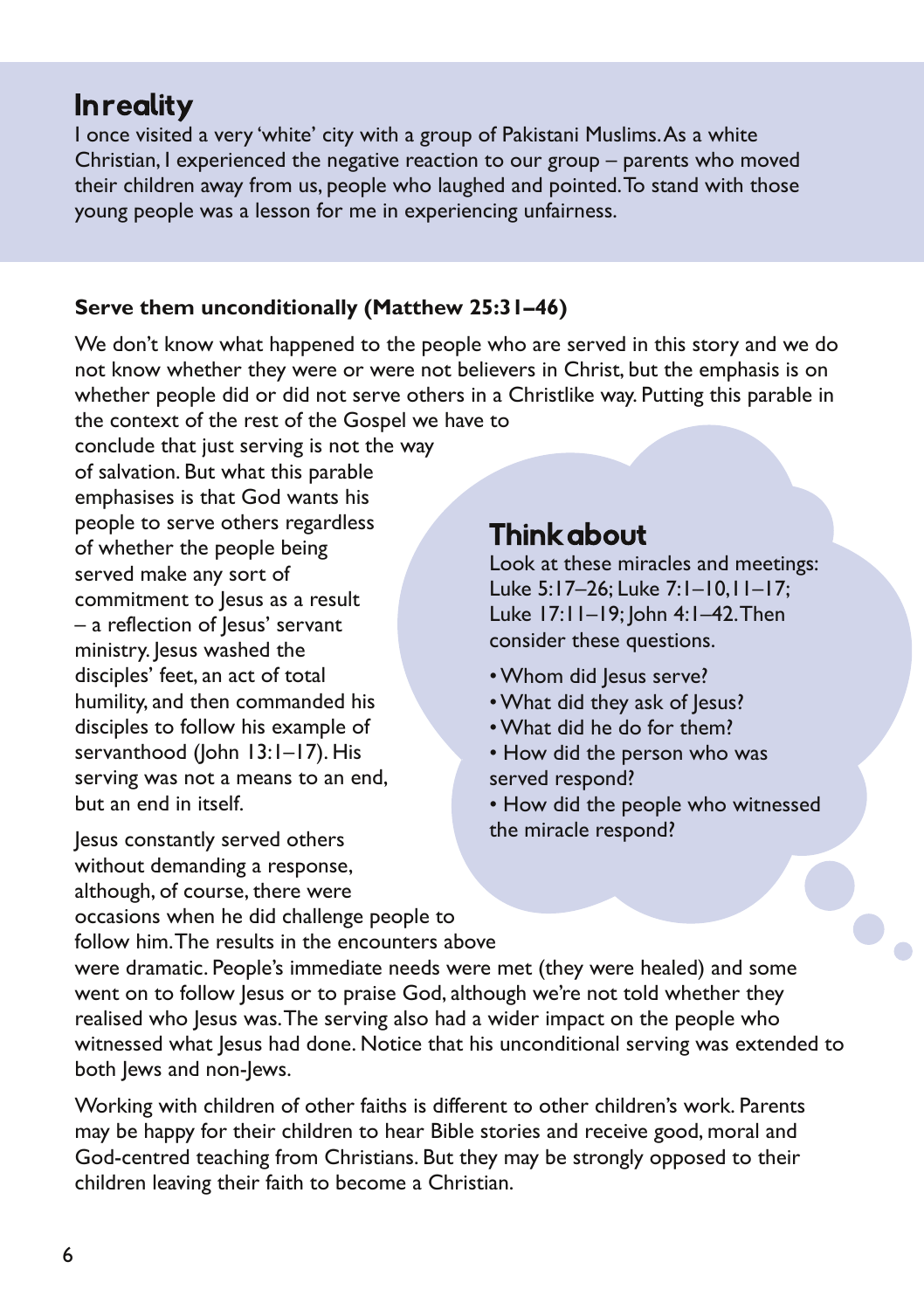How do we balance our respect for the wishes of parents with our desire to see children meet lesus in a personal way? Our ministry needs to be marked by a willingness to serve rather than by how many converts we can boast about.To measure 'success' by how far we have been able to follow Jesus' example of serving unconditionally can be liberating and refreshing. It is God who changes lives through our serving by the power of the Holy Spirit.This is the source of our hope.

## **In reality**

One church holiday club had many Muslim children register.The leadership team spent a long time discussing beforehand how they would evaluate the success of their programme. In the end, their top success criteria were how far the team had served others and how far they had shown genuine love for the children and their families. Being freed from the pressure of counting the numbers who attended or who made a response helped the team understand their role, gave them confidence and reduced feelings of failure or guilt.

#### **So the response the children make to Christ is ultimately up to them**

It reflects the way Jesus worked, serving, caring and teaching without pushing people to make declarations of faith or make the 'right' response although many obviously did become followers.As with the woman of Samaria, people sometimes a glimpse of who Jesus really is through our words our lives.At other times, we simply have to trust God to do his work in his way and time and never know what's gone on.The important thing is that regardless of response, Jesus continued to serve people.You might say that it looks as though all we are doing is amateurish social work, without much Christian impact. But the following passages suggest a much more distinctive and radical motivation: Deuteronomy 10:17–22, Mark 12:30,31 and John 13:3–5.The love and care we have experienced from God is the basis for our serving.We don't serve because we are nice

or because we feel guilty, but because we ourselves have been served. Our serving will be marked by a self-sacrificial love for the children that echoes God's love for us and for them (Deuteronomy 10:18).

## <u>Think about</u>

What are the needs of the children of different faiths in your community and around the neighbourhood of your church? Are you willing to keep on serving even though you don't see anyone becoming a Christian?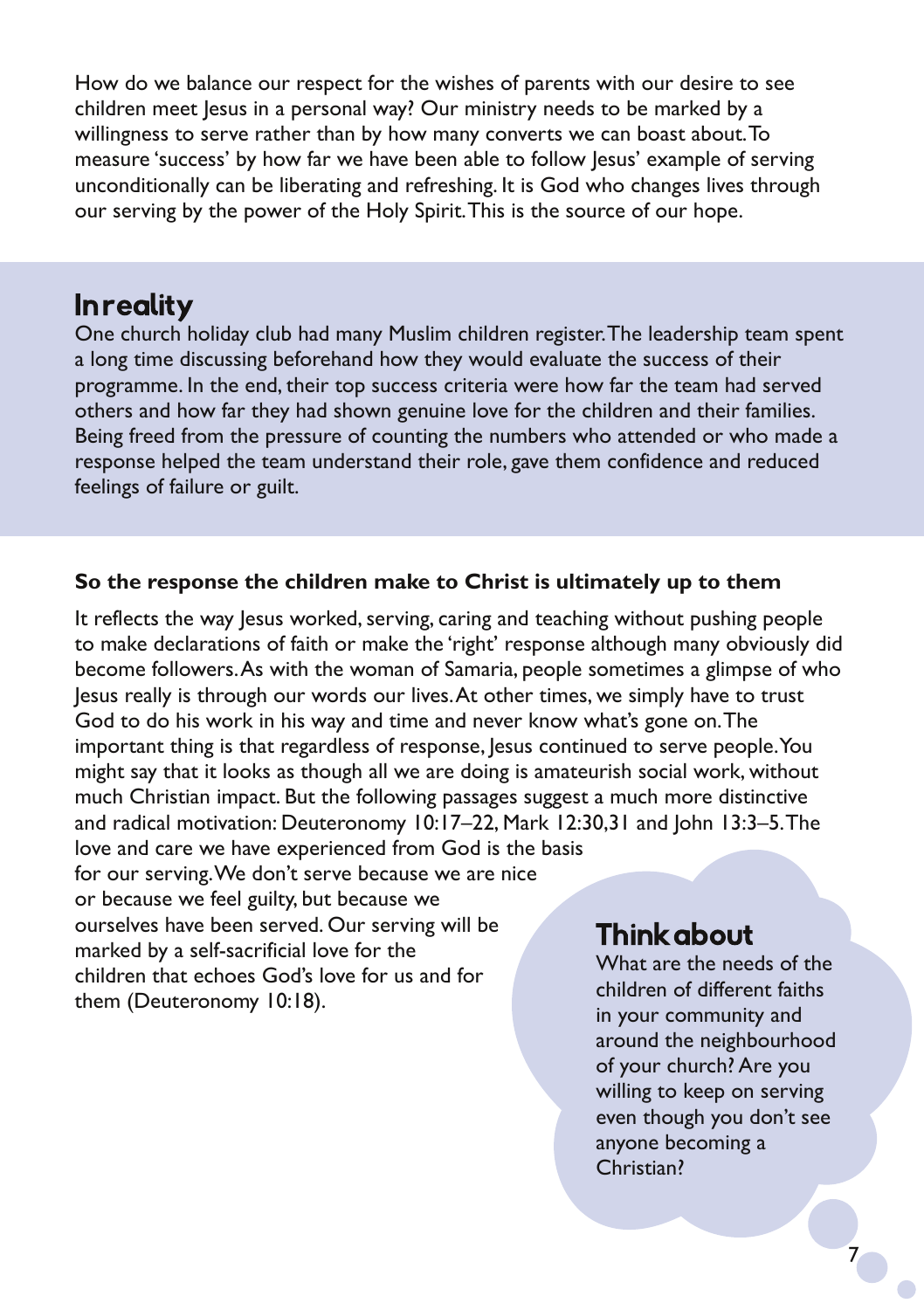When we set up a holiday club for Muslim children, we made sure that before parents booked for their children to come, they knew we were Christians and would be telling Bible stories.We were providing this'service' because of our faith in Jesus.

## **What the Bible says about children in their community and family**

#### **To honour and obey their parents**

There are many general instructions for all people which include children. But there is probably only one instruction directly for children: to honour and obey their parents (Exodus 20:12, Ephesians 6:1–3). Many children of other faiths come from cultures where respect for family and respect for family authority has a far higher prominence than is the case for many western families. If a child wants to follow lesus, helping them obey this command is probably one of the best things they can do.

#### **Some people are called to be different and count the cost, but not all, all of the time**

God doesn't ask everyone to stand up and be counted as Daniel had to. Daniel and his friends stood out from the crowd and faced a fiery furnace and a den of lions. However, the other Israelites in exile were told to settle down, to seek the peace and prosperity of Babylon (Jeremiah 29:4–7).We must be careful not to place burdens on children to be different and count the cost, burdens that God is not giving them.

Or take the case of Naaman (2 Kings 5). Elisha seemed to understand Naaman's dilemma in serving his master. Naaman went to Elisha and asked for forgiveness for when, in the future, he would have to bow down to his master's god, Rimmon. Elisha's response was,"Go in peace!" (2 Kings 5:17–19). Sometimes it seems that faithfulness to God can best be lived out in quieter or more hidden ways, for the good of the individual and the wider community.

## <u>Think about</u>

Look back at the passages we've considered. How might these influence your ministry with children of other faiths? How might they influence your relationship with God? What do you think God is saying to you and the wider church through them?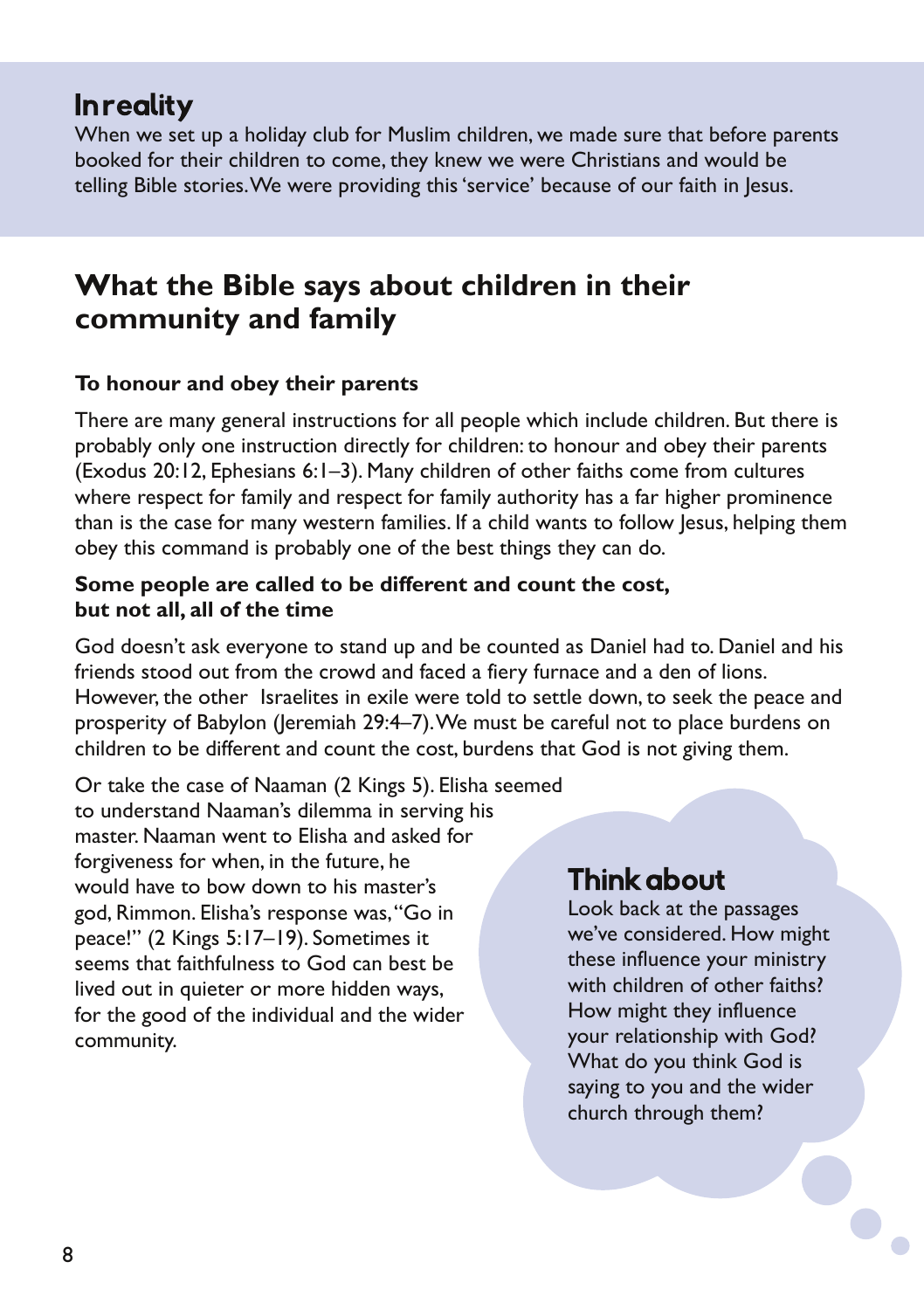# **The children you may meet**

## **Believing, belonging, behaving!**

For some years, churches have been challenged to identify what exactly defines someone as a member of a church. Is it by the way they live their lives, what they say and do, or the fact that they have chosen to belong or because they have agreed in their minds to a set of truths about Christ? Which comes first and are all three equally important and defining? This debate is relevant to our thinking here.

Adherents of other faiths may not express their belonging to a faith community in quite the same way as Christians do, emphasising practice as the way to identify which faith

## <u>Think about</u>

Answer the following hypothetical quiz question.You are a Christian because you:

- a Go to church on Sunday;
- b Celebrate Christmas and Easter;
- c Believe in the Lord Jesus Christ and have asked him to be your personal saviour; d Have Christian parents;
- e Live in a Christian country.

You may have highlighted 'c' as the key phrase since belief is essential to being a Christian and it is belief that influences actions. But is it that simple?

they belong to. For some it may be a badge of identity,'I am a Muslim in name only' and nothing more.This is also true for people who call themselves Christian as a cultural tag or because they are British, but who have little or no connection with Christianity as a lived faith.What makes things more confusing is that even within one faith religious practices can vary from family to family. For example, some Hindu families and communities do not necessarily worship the same representation of god.

In many faith communities belonging is corporate and therefore children often equate religion with the community of which they are part, expecting all people from that community to share the same faith. Research has shown that children seldom acknowledge that someone with the same mother tongue might be of a different faith community.They need help in exploring how the experiences and values of particular cultures are worked out in different faith communities. For example Hindus, Sikhs,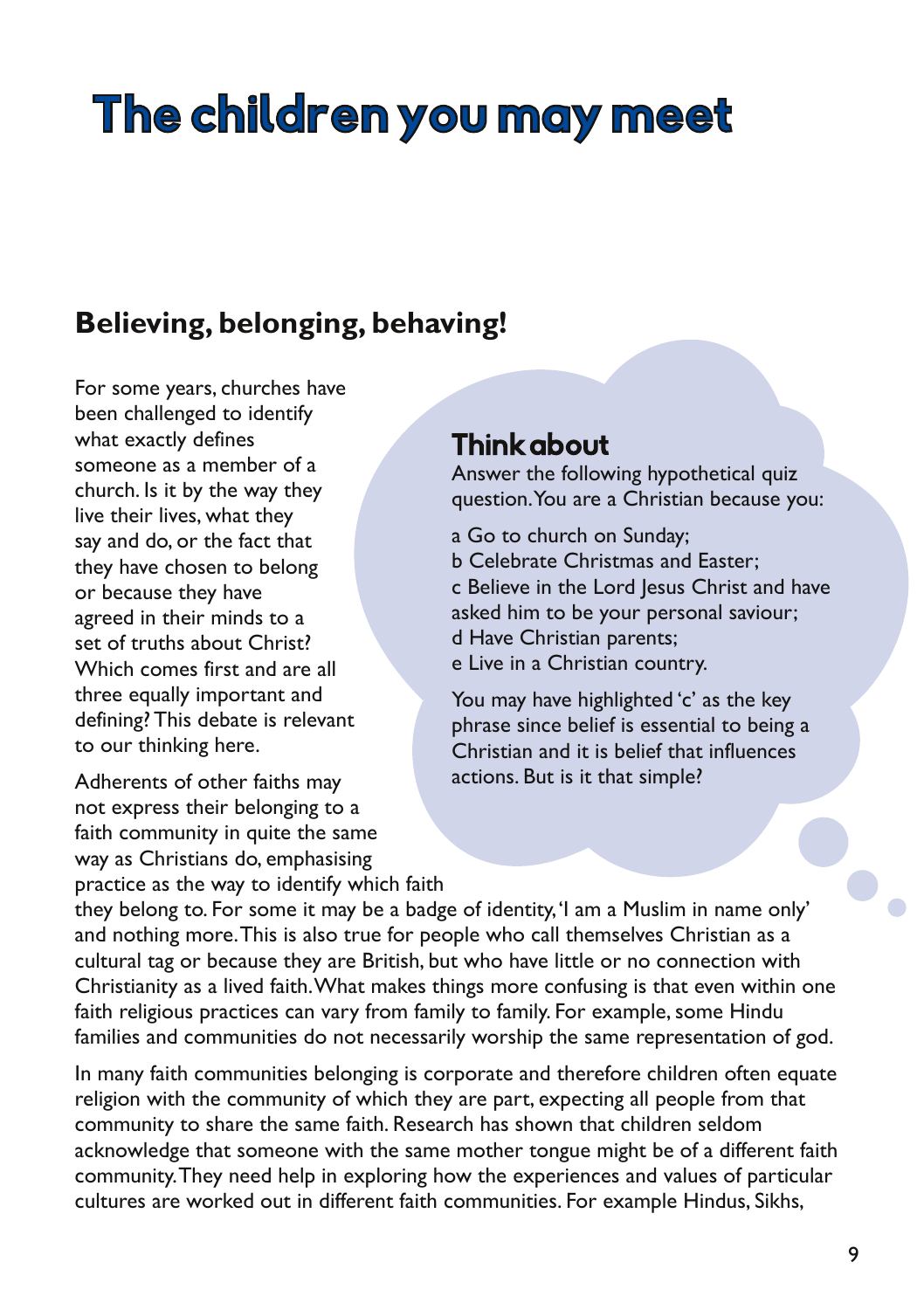After being in school for a few weeks a Year 4 boy came to the head teacher in distress. In broken English he explained that he did not want to eat his dinner off a blue plate (which indicated he was not a vegetarian) because he wasn't a Christian. He assumed that it was only Christians who had blue plates. He had not associated the different colour of plates with types of food eaten but thought it indicated which religion you were.

Muslims, Christians and others from the Indian subcontinent may all share the same cultural values of hospitality, respect for older people and consideration of the family's rather than the individual's interests. If children from this culture assume that Britain is a Christian country and, therefore, white British families are Christian, they may assume that the things they do are Christian. It is not surprising that certain aspects of British culture are understood as being accepted Christian practice. Ethnicity, culture and religion are being confused.Another way children identify themselves as belonging to a particular faith community is by contrasting their practice with those of other faiths. Children are very observant and recognise that these

differences help to define the identity of their classmate.Whilst this can be very positive it is not always clear because the significance of religious identity varies. For example, research amongst children in mixed faith schools has highlighted that children from a white British family background are often regarded by others and themselves as Christian because they are not Muslim or Hindu or Sikh. In this instance Christian is a default term.

Children are educated and live in a rich diversity of cultures and faith groups. It is important for those who work with children to keep on listening and asking questions.This is the key to understanding and being sensitive to the different ways children and adults identify themselves and others.

## <u>Think about</u>

Look at the advertising hoardings in your local area. Could they be seen to represent a Christian lifestyle?What messages do they give?

## **In reality**

In conversation about what food we like and don't like,Anaparma commented that she made tea differently to Christians. She assumed that it was Christian not to use spices but to put cold milk in first, followed by the tea infused hot water and sugar, whereas this is only a white English way of making tea.The Scots often put milk in after the tea! (Readers may choose to disagree!) There are lots of recipes online for making spicy Masala tea like Anaparma – why not give it a go?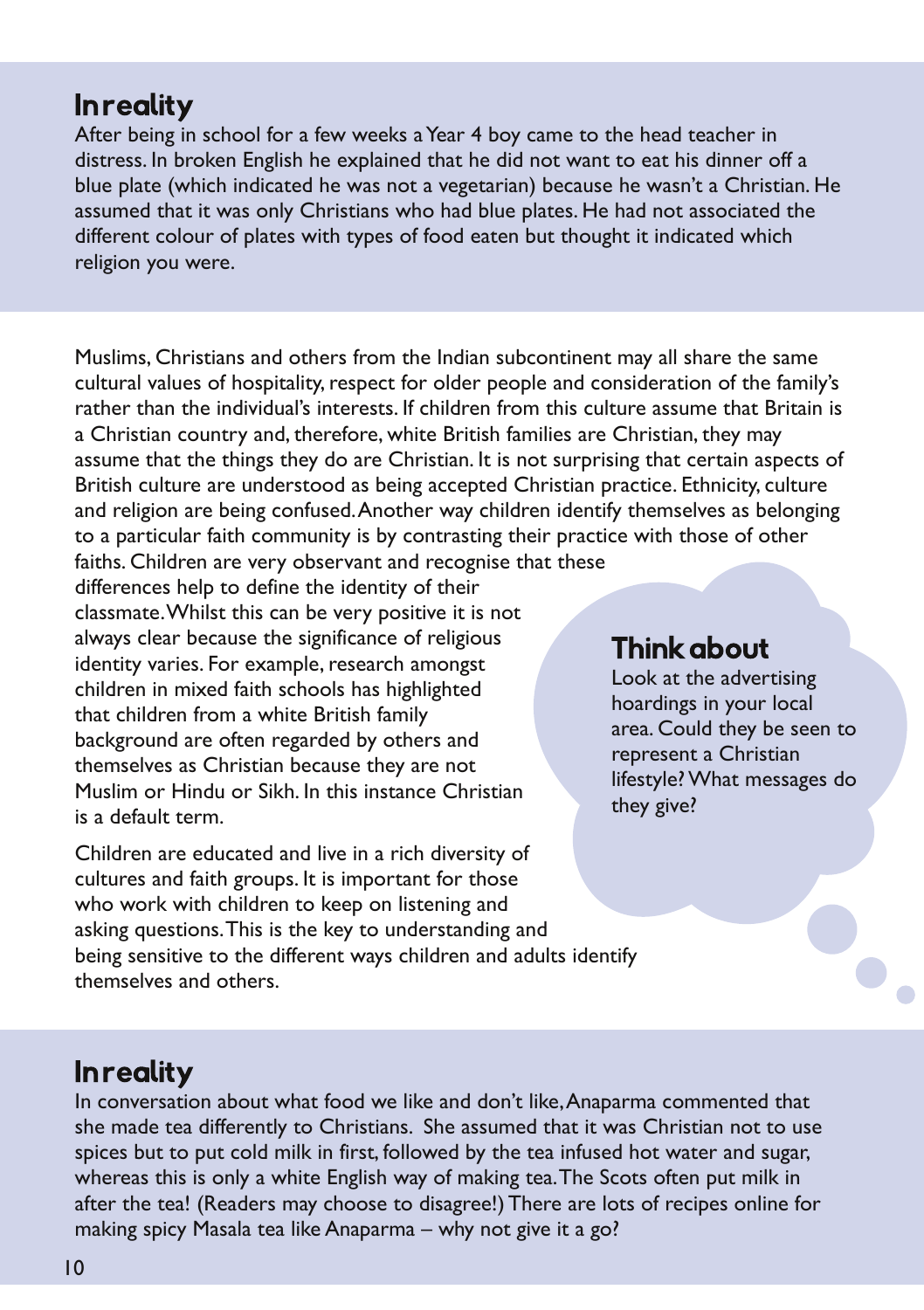# **It's not just faith…**

#### **English as an additional language**

English may not be the first language for many children. Consequently, it is important to think about the words you use and concepts you are trying to explain.There are many words and concepts in the Bible that are not part of everyday use and have a particular accepted meaning for Christians. Build in

fun ways to check that children know what you mean when you use them.

For example, practice explaining the meaning of the following words as clearly as possible in just a few sentences.

Sin Forgiveness Parable Disciple

Consider opportunities to help children and their families develop their acquisition of the language by providing English classes for parents and extra lessons for the children.There are a wide range of courses on offer that would train you to teach English as a foreign language. Look online to see what is available.

## <u>Think about</u>

Think of a child you know and brainstorm all the things that influence how they understand the world, how they react to peers and adults, what their hopes and dreams are. If you work with others share your thoughts and talk about how this affects the way you plan the things you do with the children you are meeting.

#### **Asylum seekers and refugees**

You may be working with children who have been granted refugee status or who are seeking asylum.They may be seeking asylum with both their parents or with only one parent or be separated from parents through the events that instigated their flight. They may be living with trauma resulting from what they have seen, heard or even experienced. Loss of a familiar environment is often compounded by being in a strange place, needing to learn a new language and being bewildered by the process of claiming refugee status.You may find that the most important thing you can do in these early stages is to support the child and family in their everyday life:

- Explain how the school system works
- Provide appropriate equipment such as school bags, pencil cases, sports wear
- Support their acquisition of English

• Provide places of quiet such as homework clubs, or safe places to let off steam such as after-school clubs

• Support the family by providing English classes for parents and help to complete official documents.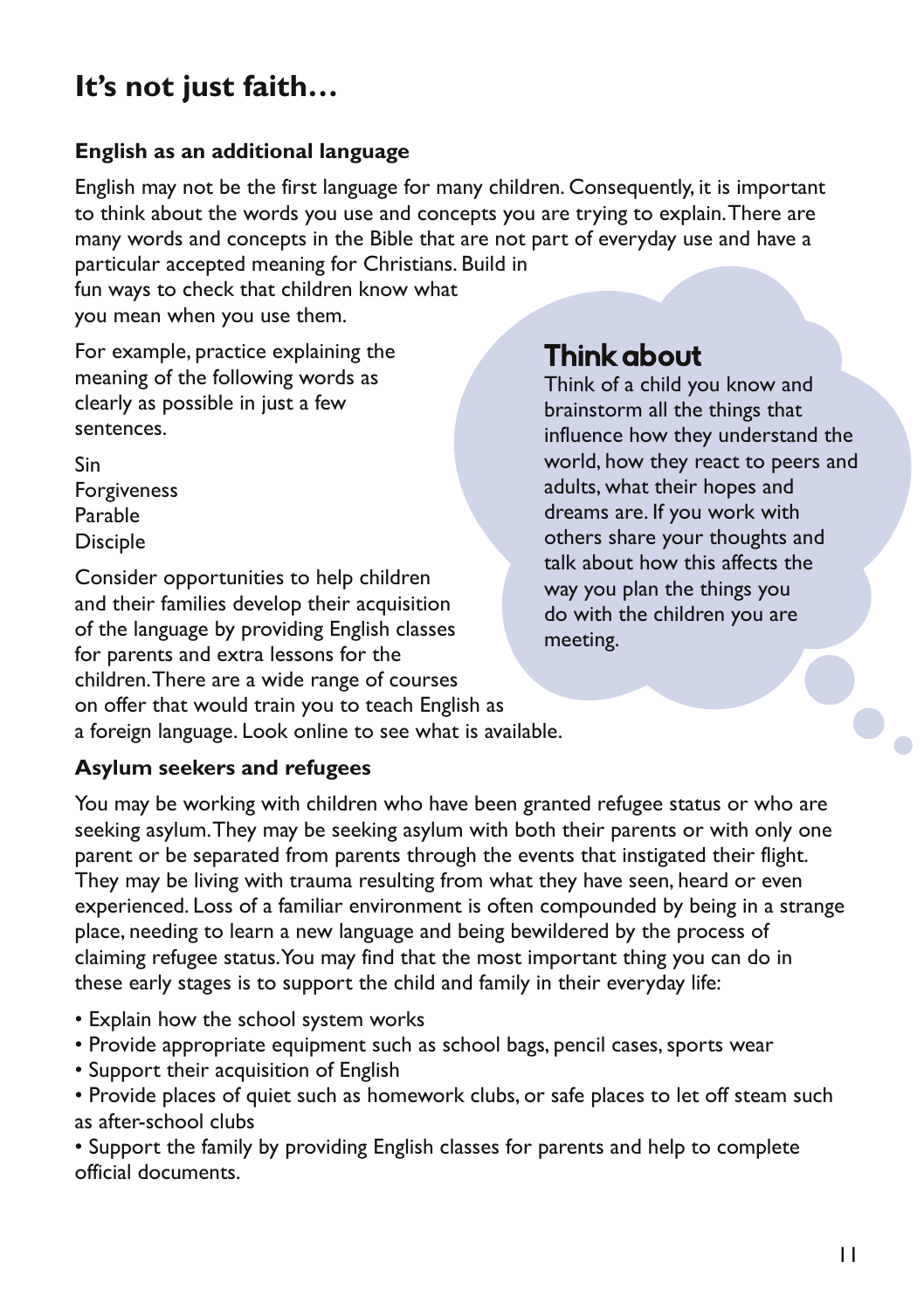A mother, who had recently arrived in England, began to attend a parent and carer group with her baby where she soon felt a measure of acceptance. She then enrolled her 6-year-old son in the holiday club, where he needed continuous one-to-one support throughout the week. She was so grateful to the church because her son had such a wonderful week. He had begun his schooling in England at a special school because he could not speak and was very disruptive. But he had learned fast and was about to move into mainstream schooling. He had in fact, for the first five years of his life, never played outside and never played with other children because his parents lived in fear in their home country.

#### **The second/third generations**

Not all migration is the result of asylum seeking.The UK has a rich history of people choosing to live and work here from all parts of the world.The children of these settlers who are born in the UK are often referred to as second or third generation. They are usually fluent in both English and their mother tongue and become people who span two cultures.These two different cultures can be in conflict and cause confusion leaving the child neither one thing nor the other, but this is not always the case. Research has shown that many move easily from one situation to another, feeling at home in both and wanting to preserve elements of both cultures in their lives.

It is important therefore to recognise the different influences that are helping to shape these second and third generation children, the values that stem from the family and faith community and those that are learned at school, from the media and generally being part of British society.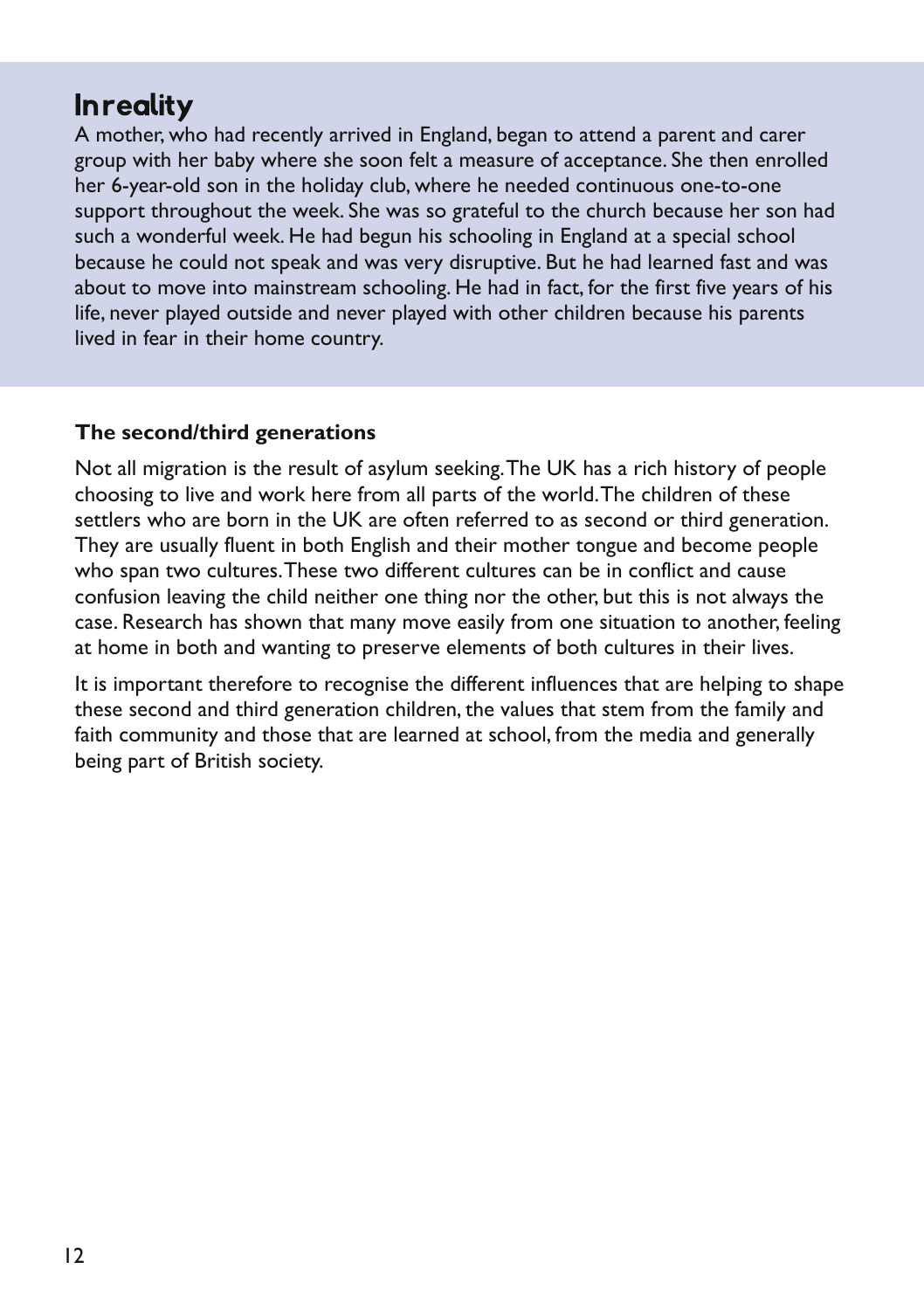# **Practical ideas**

## **Getting started**

Just asking how you might begin working with children of other faith backgrounds shows that you have already started.Already you may be spotting children and families who live in the next street or attend the same school as your children and wondering how you can get to know them.There is no set formula in getting started except perhaps that of prayer. But before praying about what you can do spend some time researching your area to find out more about the families who live there. If you feel you are the only one in your church who is interested in working with

these children share what you have found out with your friends and church.You may be surprised that others have also caught the vision. Whether alone or with others make prayer for these families a priority.

Choose the best venue for your activity, whilst this may be the church, some activities may be better suited to different venues. Some families who have never been in a church might find bringing their children to someone else's places of worship strange or uncomfortable. For example, sports could be run in a park or community centre, a homework club may be possible to run on the school premises.

## <u>Think about</u>

The Church of England website shows the statistics for different faiths in every parish in the country, based on the census data.You can find out more at www.churchofengland.org/ about/work-other-faiths. List the different ways you and your church could serve those people.

## **Working with the family**

Children are part of families.Any work with children of other faiths must never lose sight of this fact. Everything we do must be open and welcoming to families as well as the children or young people themselves. Of course, families come in all shapes and sizes. One way to begin may be to set up a toddler group in your church and leaflet the local area inviting toddlers and their carers to attend.This could be the beginning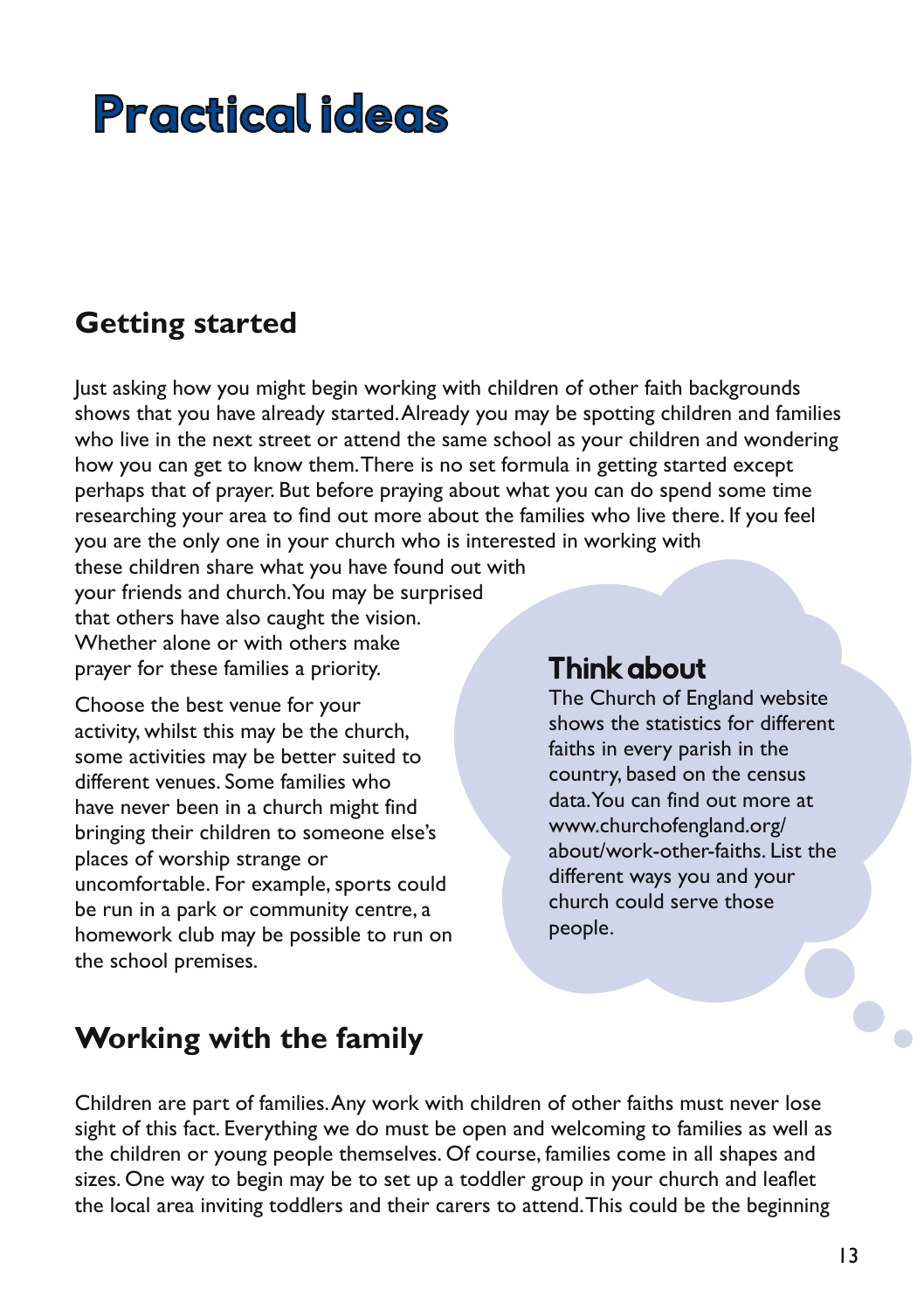of a relationship with not just the child but the whole family and lead to other opportunities like holiday clubs, homework clubs older siblings and English classes or discussion groups for the parents.

## **In reality**

The ladies of a small church on a housing estate were aware that there was no place for the young teenagers to meet their friends. Most of the teenagers were Muslim.The ladies set up a weekly club for the girls in the community centre in the middle of the estate. Each week the girls took part in craft activities and discussion groups and enjoyed the space to sit and chat with friends.

# **School assemblies (properly called CollectiveWorship)**

Schools are legally required to provide a daily act of collective worship that is'wholly or mainly or a broadly Christian character'. Schools respond to this requirement in a variety of ways. Schools with a large number of pupils from families of different faiths may have applied to the local Standing Advisory Council for Religious Education (SACRE) for a determination, which is an exemption from the Christian element. Whilst this means that most of their collective worship does not reflect the broad traditions of Christian belief it does not mean that none of them can.You may be one of a number of visitors to the school from different faith communities.

It is important to remember in the educational context of an assembly that the children have not chosen to be there. It is an opportunity to explain 'what the Bible says' or'what Christians believe'.You may want to highlight both an application that Christians may draw from the assembly and an application that is relevant to all people whether they are Christians or not.This allows everyone the opportunity to take part and reflect on something that is relevant to their own life. Be guided by the school as to how they like to draw this time of reflection to a close. Many schools use guided silence with an agreed statement to signify the end of the time of reflection whilst others conclude with a prayer. It is important not to ask children to say,sing or pray things that they do not believe or that compromises their own faith.

## **In reality**

Before I pray in collective worship, I share the following with the children: 'In a moment I am going to read a prayer. If you want to make this prayer your own, when I have finished, you can say "Amen" with me.That means that you agree. If you don't want to or can't for any reason, then that's fine. Just sit quietly with your own thoughts'. Usually 'Amen' echoes across the room from most pupils but there are some who accept the permission offered in this opportunity to opt out.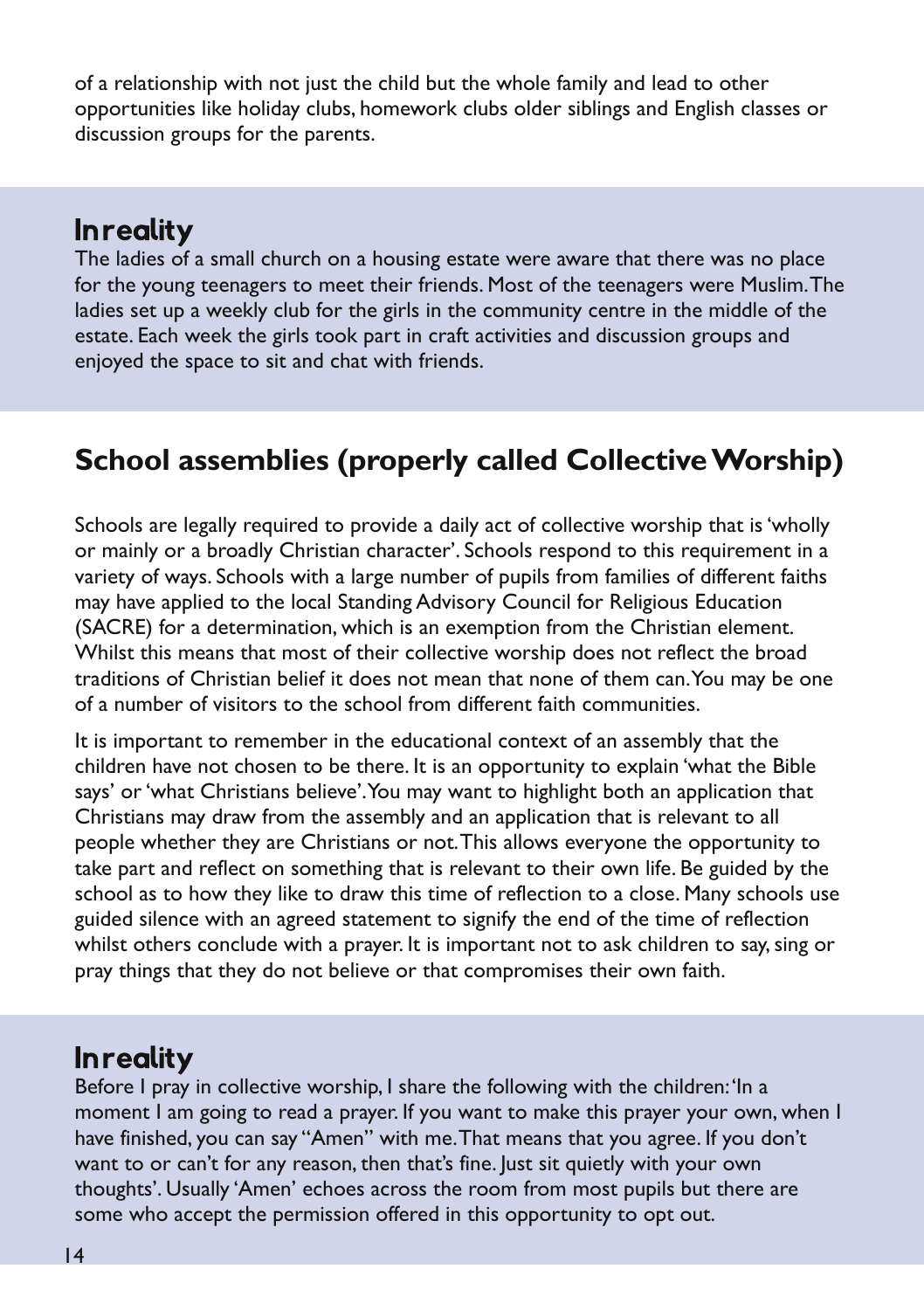# **Holiday clubs**

One way of serving the community is to provide activities for school-aged children during the Easter or summer holidays or the half-term breaks of October and February. Both parents and children will often welcome this.

Think carefully about the content of these sessions. Make sure that you are very open in what you do and say.You may want to post a timetable of the day's activities at the door of the hall so everyone is clear about what is happening.Why not invite parents to stay for a drink and a chat in a separate room or build in a session where children show the things they have learned and made? It is also useful to present the spiritual content of your club in a familiar format.All children experience school assemblies and therefore you may want to consider building on this model.

## **Using stories**

One of the best ways of explaining what Christians believe about God and the world is through the sharing of stories. Children love stories and in particular love to be told stories.They may sometimes however find it a challenge to distinguish between fiction and real-life stories.You want them to know that the events of Jesus' birth, life, death and resurrection actually happened but that other stories, such as parables, contain important truths but are not accounts of actual events.When telling a story, try to differentiate between the truths contained in it and the historical events that occurred.

Someone once wrote that every story begins with 'and' and ends with 'and', because something happened before the story begins and something happens after it.This is true with the individual stories in the Bible.When you read or tell these individual stories you probably know what happened before or what will come next but the children may not.You may have the privilege of telling a story that has never been heard before by the children. Never underestimate the power of hearing a story for the first time!

Of course, as the storyteller, you are part of the faith community that recognises that these Bible stories reveal something about the God you serve.The children you are sharing these stories with are probably not and therefore cannot see the stories with the eyes of a believer.

This will affect how they understand them.As you plan a storytelling session examine it yourself first, asking these questions:

- •What does this story tell me about God?
- •What does it tell me about the world God has made?
- How do the characters relate to God and to each other?
- •What does that tell me about how I should relate to God?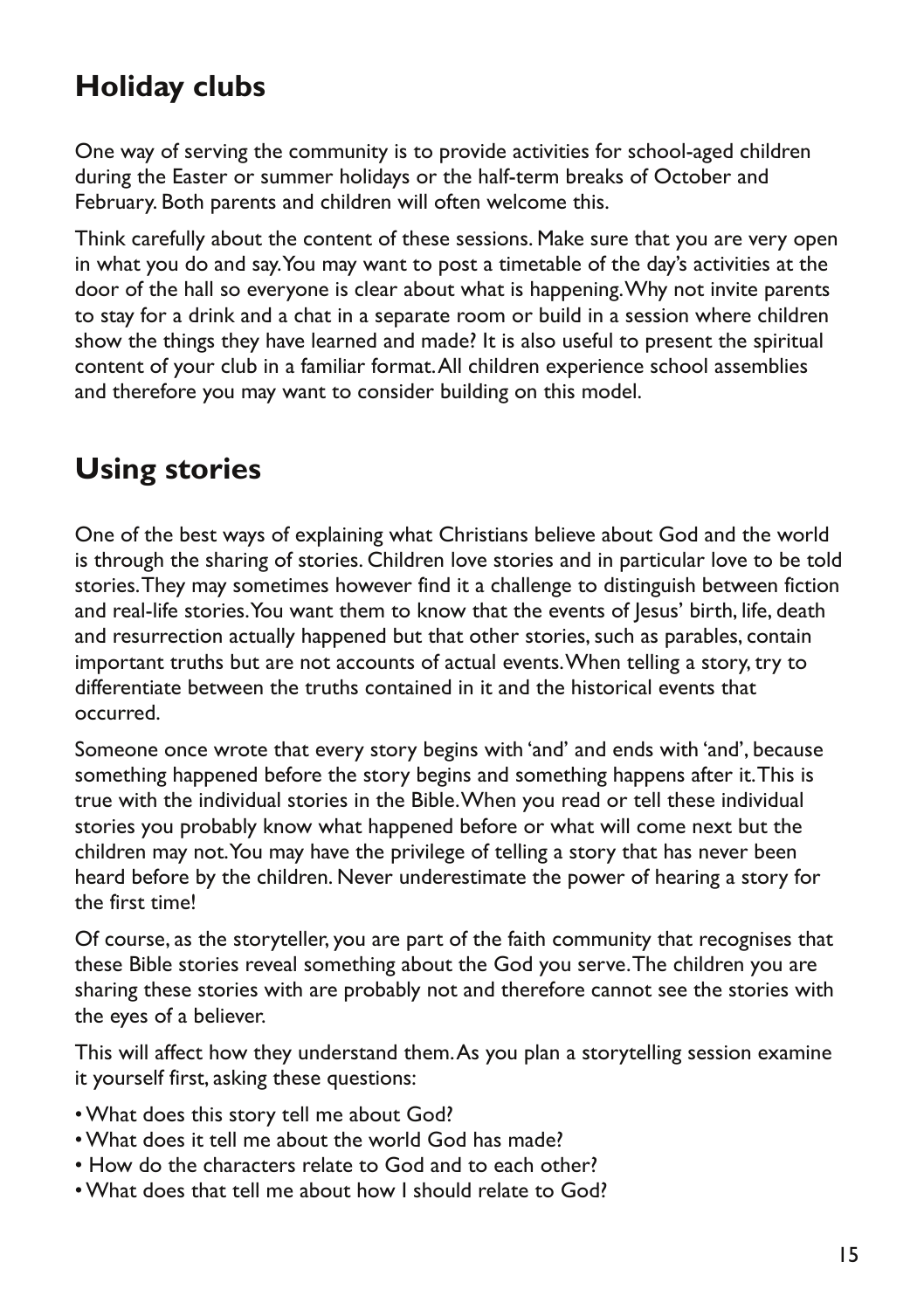You might want to note down your reflections and think about which ones you want to focus on and how you can draw these ideas out of the story.Then practise how you will begin your story and tell the middle part and the end. Prepare whatever storytelling techniques you are going to use too.Whatever you do, don't mess up a storytelling opportunity for lack of preparation!

Don't forget that the children who listen also bring to the story their own ideas about God, the world and where they fit into it.Their ideas may be similar to yours or quite different. One way to find this out is to build in questions as you tell the story:

- •What do you think he said or did?
- How do you think they felt when this or that happened?

You will probably be amazed at the insights the children have!

### **In reality**

I was recounting the story of Solomon who had to make the difficult decision as to who was the real mother of a baby claimed by two mothers as theirs. I had reached the part where he had decided to cut the baby in half. I described how he raised his arm with his sword held high.A great intake of breath was heard across the room as the children realised the implications of his actions and waited for the dreaded deed to take place.Why? They had never heard the story before and were mightily relieved when the real mother spoke out.

Everyone who tells Bible stories to children knows their power. It can be as if time is suspended as the tale unfolds and everyone, storyteller and audience alike, is carried along right to the end. Undoubtedly God is present at such an occasion and is working in those present. Sometimes it is obvious, but not always and it's in those times that we need to trust that God is making himself known.

In talking to Nicodemus, Jesus told him, "The wind blows wherever it pleases. You hear its sound, but you cannot tell where it comes from or where it is going". So it is with us.The Holy Spirit may be doing something very powerful with hisWord in the lives of those listening to it.

## **In reality**

During the story of the twelve spies I reached the point where ten of them told Moses it was too dangerous to go on, whereas Joshua and Caleb argued that God had told them to go,so that's what they should do. I asked the listening children from many different faith backgrounds,'Who did the people listen to, the ten or the two?' They all said the two because God had said to go.When I told them that in actual fact the people listened to the ten they were really stunned because the people had clearly disobeyed God.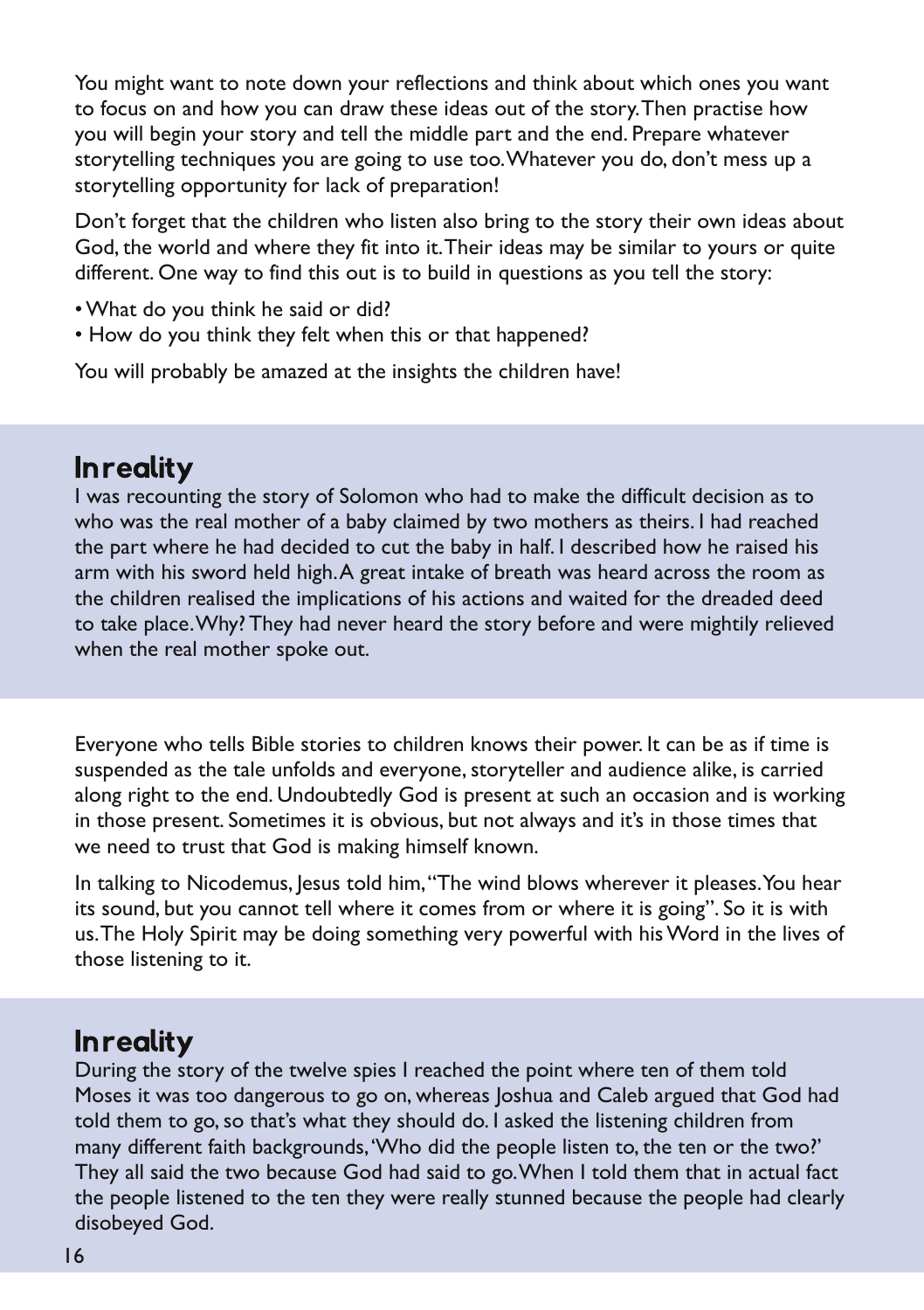# **Using songs**

When choosing songs to use with children from other faith backgrounds avoid songs that are confessional (that is, ones that require the singer to be committed to God to be sung with any meaning). Instead, look for songs that declare something of the nature of God. Many of the scriptural songs do just that.Think about the choice of words; are you asking children, through singing lyrics to confessional songs, to declare a faith they may not have?

#### **Songs of declaration about the nature of God, God's activity in the world or about stories in the Bible:**

Great big God (Vineyard) The wise man built his house upon the rock (trad) God is here (Nick and Becky Drake) Brand new day (Big Ministries)

#### **Profound Christian doctrine (or confessional)**

In Christ alone (Natalie Grant) We want to see Jesus lifted high (Doug Horley) Here I am to worship (Hillsong)

## <u>Think about</u>

List a few of the songs you sang as a child or sing today with the children you work with.Think about the words contained in those songs and make two columns headed Confession and Declaration.Which songs would go where?

## **In reality**

One experienced schools' worker thinks carefully about the songs he includes for children to sing. Sometimes, he thinks that the theme of his collective worship is served best by a playing a confessional song. He then he explains to the children he is going to sing a special song to God and invites them to listen.

# **Using Scripture**

All children have good memories and you may want to build in opportunities for remembering Bible verses when running Christian clubs at school or at church. If you are using memory verses in your sessions, think carefully about the verses you choose, why you have chosen those particular verses and which version of the Bible you are using.This might be the first time the children have come across a verse so think about whether they understand the words or if you need to unpack it. It can be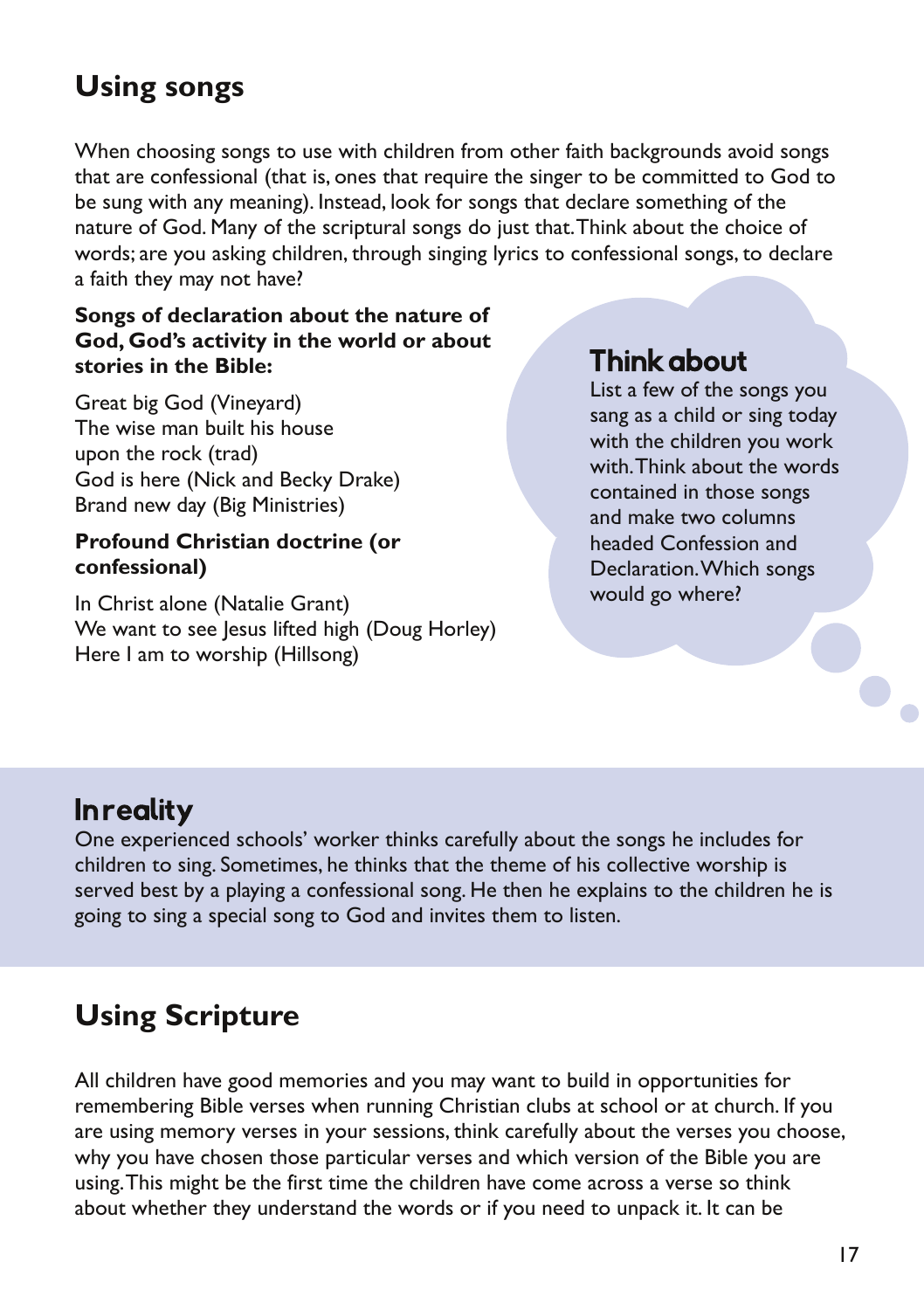helpful to choose verses that explain who God is or give wisdom for living, avoiding verses that are confessional or confrontational.You may want to combine memory verses with music and there are lots of fun songs that do just that.

Think about where in your programme this would come as you may want to give children the option of not learning these verses. It is, however, good practice to provide copies for them to take home and share with their families.

## In reality

The children who attended our children's club were mainly from the Gujarati community and they loved singing Scripture songs. One of their favourites was'He's a rock' by John Hardwick and after singing the words'Look up chapter 32 verse 4 of Deuteronomy' they did just that and were amazed that the words they were singing were there in the Bible.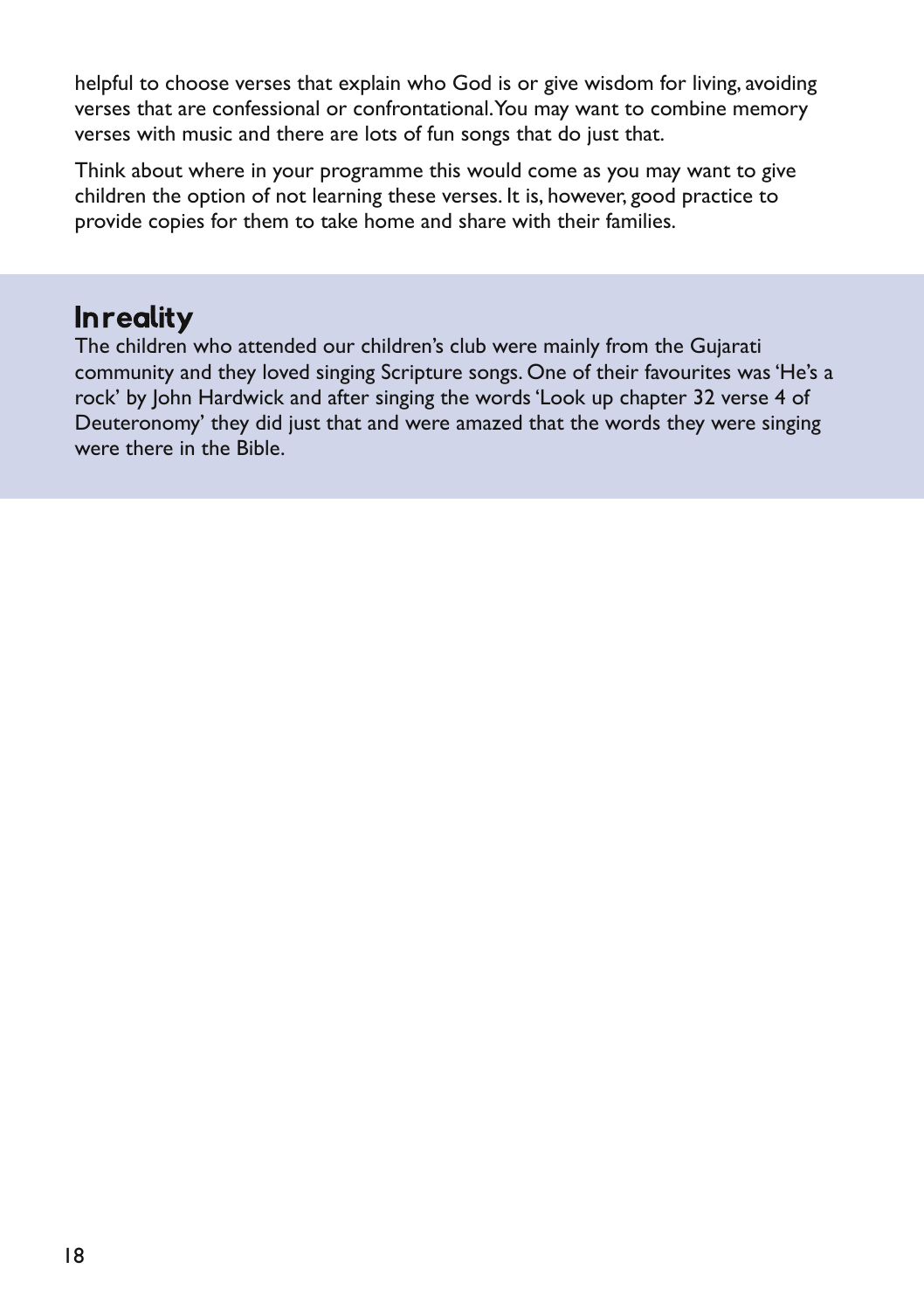# **Ten top tips for working with** children of other faiths

## **Do…**

- respect the faith and culture of the children.
- use music, artwork and methods that are culturally appropriate.
- be open and honest in the presentation of the Christian faith.
- be open and honest about the content of what you are doing with parents and other adults involved in their lives.
- seek to build long-term friendships that are genuine and not dependent upon conversion.

# **Don't…**

- assume they understand what you mean when you say you are a Christian.
- criticise, ridicule or belittle other religions or cultures.
- tell the children what their faith says or define it by what some of its adherents do.
- ask children to say, sing or pray things that they do not believe or that compromise their own faith.
- encourage them to make decisions that would put them in conflict with their family.